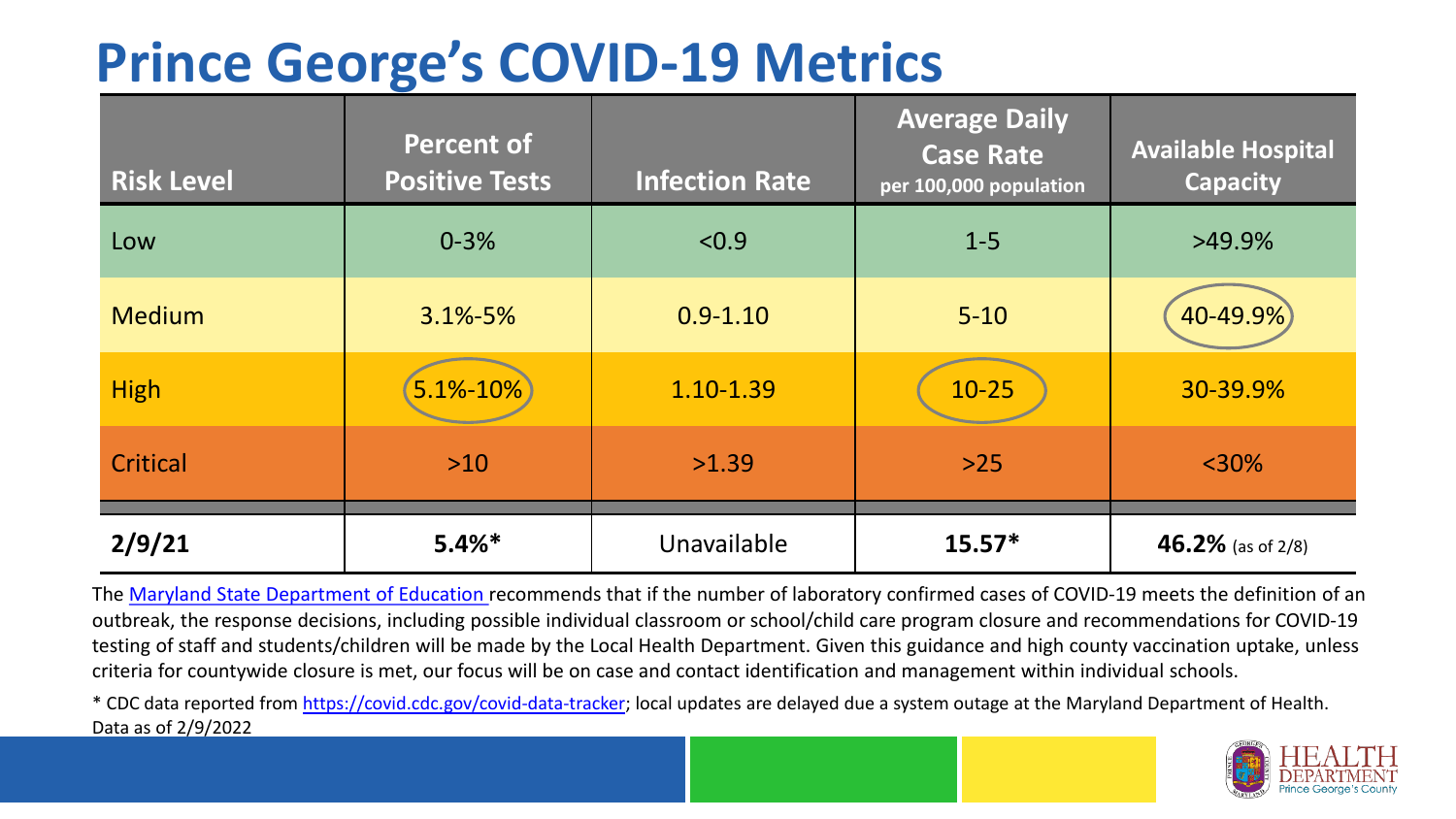## **COVID-19 Community Transmission and Vaccination**

Per the [CDC updated guidance for COVID-19 Prevention in K-12 Schools,](https://www.cdc.gov/coronavirus/2019-ncov/community/schools-childcare/k-12-guidance.html) vaccination is considered the leading prevention strategy for those who are eligible, and **Prince George's County exceeds the percentage of U.S. vaccinations for ages 12 and above**. The CDC also emphasizes using multiple prevention strategies together consistently, included universal indoor masking, as needed based on the level of community transmission and vaccine coverage.





\*\* Local vaccination data reported as of 2/8/2022